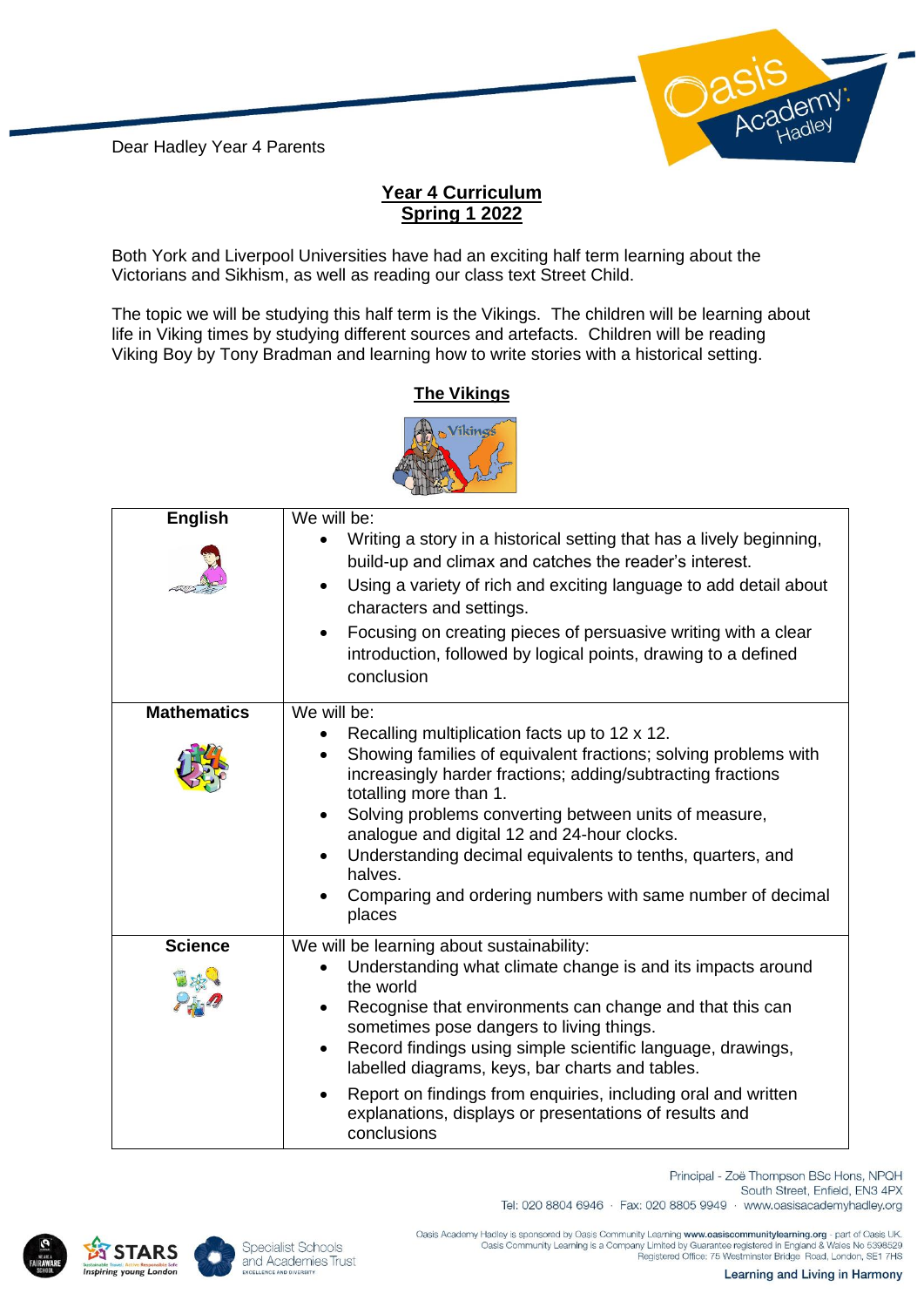|                    | We will be:                                                                                                                                             |
|--------------------|---------------------------------------------------------------------------------------------------------------------------------------------------------|
| D&T                | To design a Viking Longboat using an accurately labelled sketch<br>and words.                                                                           |
|                    | To use equipment and tools accurately when building the<br>longboat.                                                                                    |
|                    | To evaluate the longboat and decide on possible improvements.                                                                                           |
| <b>History</b>     | We will be:<br>Using a chronologically accurate timeline to explain where<br>Vikings came from, as well as how and why they invaded Britain.            |
|                    | Using historical artefacts to work out what life was like for<br>Vikings in the past.<br>Use historical sources to compare how Vikings lived and worked |
|                    | to people today.                                                                                                                                        |
| <b>Music</b>       | We will be:<br>Show pulse through physical movement (walking, clapping,                                                                                 |
| $\oint \Gamma_H$   | nodding etc) or percussion.<br>Repeat and perform short rhythmic patterns, keeping in time<br>$\bullet$<br>with a steady pulse/beat.                    |
|                    | Know the meaning of dynamics, tempo and texture and identify<br>$\bullet$<br>variations and explain importance.                                         |
|                    | Recognise how a graphic notation can represent sound.                                                                                                   |
| P.E                | We will be:                                                                                                                                             |
|                    | focusing on net and wall games.<br>Directing the ball.                                                                                                  |
|                    | Putting together a sequence of moves.                                                                                                                   |
| <b>Computing</b>   | We will be:                                                                                                                                             |
|                    | Programming inputs with loops, selection and sensing for<br>interactions.                                                                               |
|                    | Work with variables and various forms of input and output.<br>Debug programs that accomplish goals. (Correcting errors)                                 |
|                    | Use selection, data variables and operators.                                                                                                            |
|                    | Program a virtual robot using Scratch blocks.                                                                                                           |
| R.E                | We will be studying Hinduism:                                                                                                                           |
| T & 30             | Make connections between Hinduism and other religions in<br>relation to teachings about loving God and a responsibility to                              |
|                    | care for others.<br>Make connections between the well-established Hindu<br>communities around the world and in Britain.                                 |
| P.S.H.E and        | We will be:                                                                                                                                             |
| <b>Citizenship</b> | Our community - Reflecting on the diverse community of Ponders End.                                                                                     |